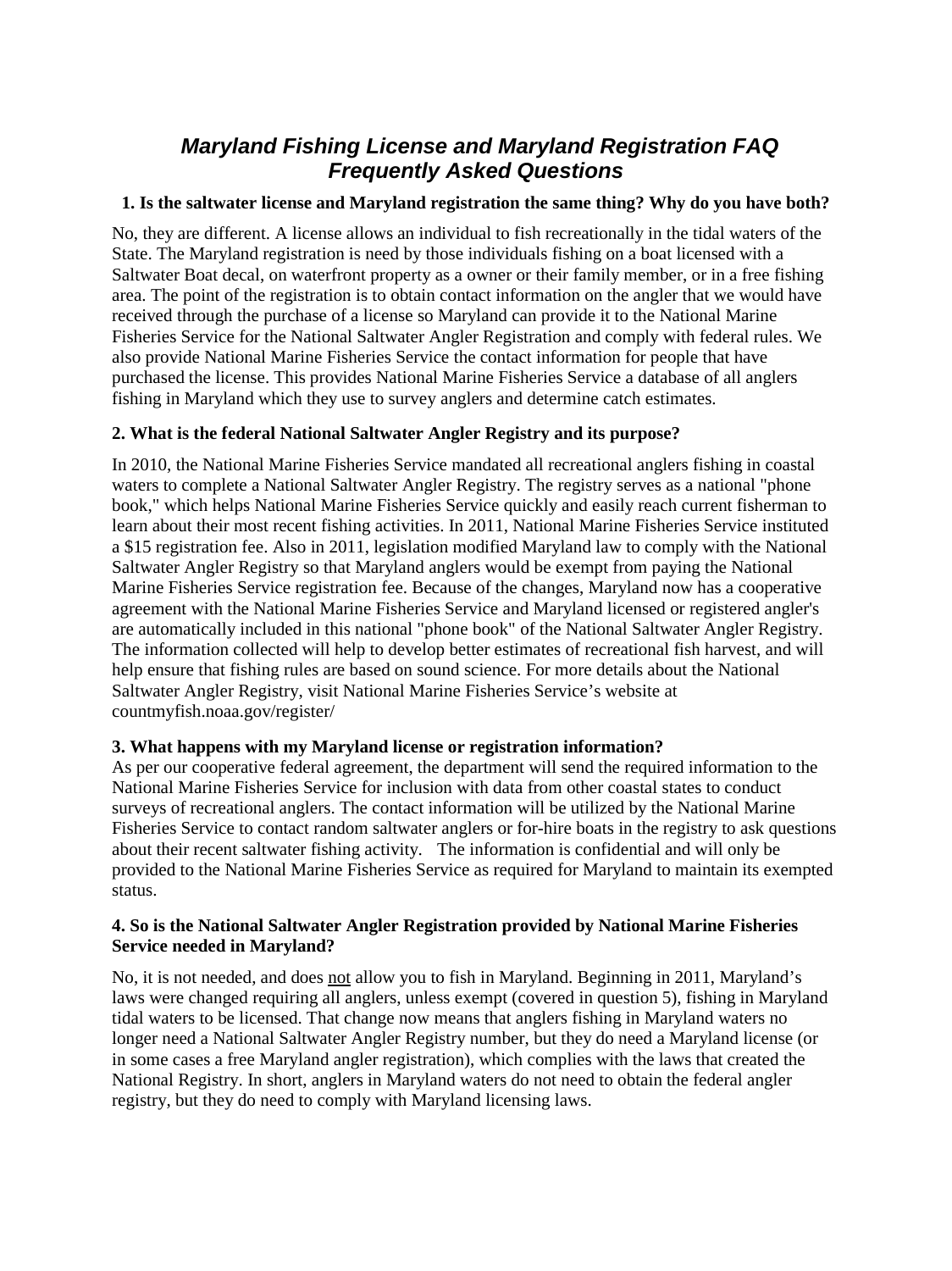# **5. Who needs a Maryland license?**

A person that does not meet the following exemptions:

- Is less than 16 years of age;
- Is a registered angler with the State of Maryland and is fishing from a boat holding a valid tidal/salt water license issued by Potomac River Fisheries Commission, the Commonwealth of Virginia or the State of Maryland.
- Possesses a valid commercial tidal fish license;
- Is fishing from a licensed commercial fishing pier:
- Is a registered angler with the State of Maryland and is fishing in a free fishing area;
- Is the owner or the owner's non-paying guest fishing from private real property or an attached pier in the Potomac River;
- Is the owner or the owner's immediate family member with a Maryland registration fishing from private real property or an attached pier in Maryland tidal waters;
- Is fishing from a licensed charter boat;
- Is fishing on a free fishing day the first two Saturdays in June and July 4;
- Is a registered angler with the State of Maryland and possesses a Virginia Saltwater recreational fishing license;
- Possesses a Potomac River Fisheries Commission recreational fishing license; or
- Is a resident of Maryland, on active duty with the armed forces, on leave with official leave orders.

#### **6. Who needs to register with Maryland?**

- Passengers on a boat with a Pleasure Boat Decal
- Waterfront property owners and their immediate family members
- Anglers fishing in free fishing area; and
- Anglers in possession of a Virginia Saltwater license

#### **7. How long is my license or registration valid?**

A Maryland license or registration is valid for 365 days from the date of purchase.

#### **8. How do I register in Maryland?**

Anglers may register through the COMPASS website:

compass.dnr.maryland.gov/dnrcompassportal. If you experience difficulty [using the Maryland](mailto:customerservice@dnr.state.md.us?Subject=Maryland%20Saltwater%20Angler%20Registry)  [Saltwater Angler Registry and need assistance, email us for a response during normal b](mailto:customerservice@dnr.state.md.us?Subject=Maryland%20Saltwater%20Angler%20Registry)usiness hours. Anglers must have either a printed or electronic copy of their Maryland/PRFC Saltwater Angler Registration while fishing as proof of compliance.

#### **9. I only fish on party/charter boats -do I still need to register?**

No, if you are fishing aboard appropriately licensed party or charter boats you do not need to be registered or licensed.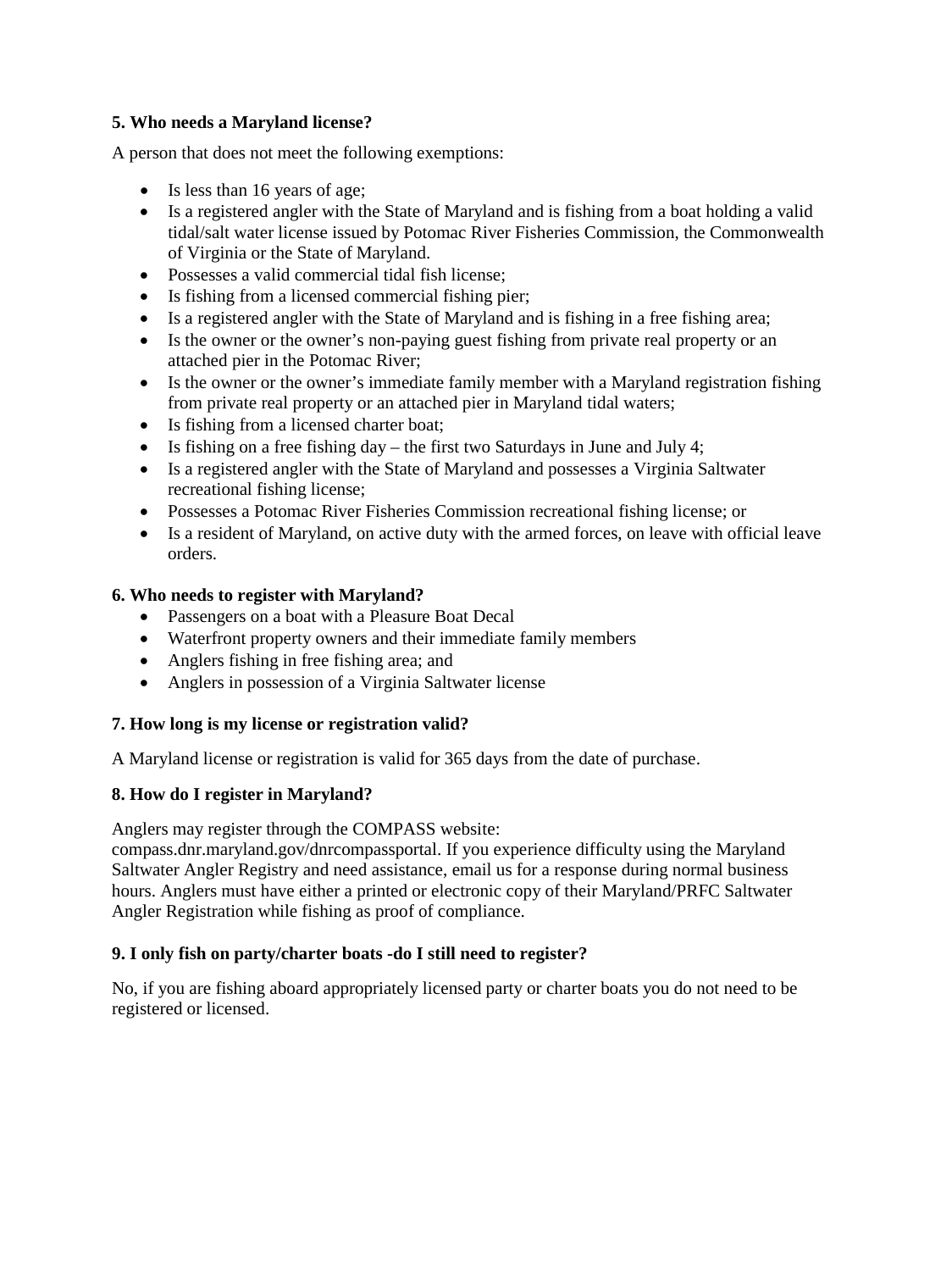# **10. I only fish in the coastal waters of the Atlantic outside State waters (3 miles). What do I need to fish?**

You need to register with the National Saltwater Angler Registry unless you are:

- Under 16:
- Only fishing on a state or federally licensed charter or guide boats as part of a paid charter;
- Named on an individual Highly Migratory Species Angling Category Permit; OR
- Already licensed or registered through an exempted state

<sup>a</sup> The state charter license in Maryland is the charterboat decal provided by Natural Resources Article 4745(d) Annotated Code of Maryland. Having an individual Maryland charter captain license (TFL, FGN or FGR) does NOT exempt the anglers on your charter vessel. You must have the charter boat decal affixed to your vessel.

b This includes vessels that hold a valid federal charter/headboat vessel permit as outlined in federal regulation. These permits include the Atlantic HMS Charter/Headboat, and charter/headboat permits for: New England Multispecies, South Atlantic Coastal Migratory Pelagic Fish, South Atlantic Snapper-Grouper, Atlantic Dolphin and Wahoo, Summer Flounder, Atlantic Mackerel, Black Sea Bass, Atlantic Bluefish, or Scup. Anglers fishing on a vessel with these permits and as a part of a paid party do not need to be registered or licensed. Persons who are guests on, or fish aboard vessels that hold other categories of federal permits (e.g. a HMS general category permit or a commercial permit) are not exempt, and must register unless they meet one of the other exemptions.

 $\hat{\ }$  Only the individual HMS Angling Category permit holder – the person whose name is on the permit – is exempt from the registration requirement. Others fishing aboard the boat will need to register separately unless they meet one of the previously listed exemptions. Those who only possess an Atlantic HMS General Category permit, and those who fish on the vessels of HMS General Category permit holders, must register with the National Saltwater Angler Registry or meet one of the other exemptions.

<sup>d</sup> Anglers holding a current and valid saltwater fishing license or registration from any state or territory EXCEPT Hawaii, Puerto Rico, or the U.S. Virgin Islands are automatically registered. Potomac River Fisheries Commission licenses are also exempt under a Maryland Agreement with National Marine Fisheries Service.

## **11. Do I need a Maryland license or registration to land fish in Maryland that were caught in federal waters recreationally?**

No. Maryland's license or registration are needed to engage in angling activity in Maryland waters, not to land fish.

# **12. I am licensed / registered in another state. May I fish in Maryland's waters without a Maryland registration or Maryland license?**

No. If you are licensed or registered in an exempted State (any state or territory EXCEPT Hawaii, Puerto Rico, or the U.S. Virgin Islands) you may fish in federal waters; but, fishing in Maryland waters requires a Maryland license or Maryland registration.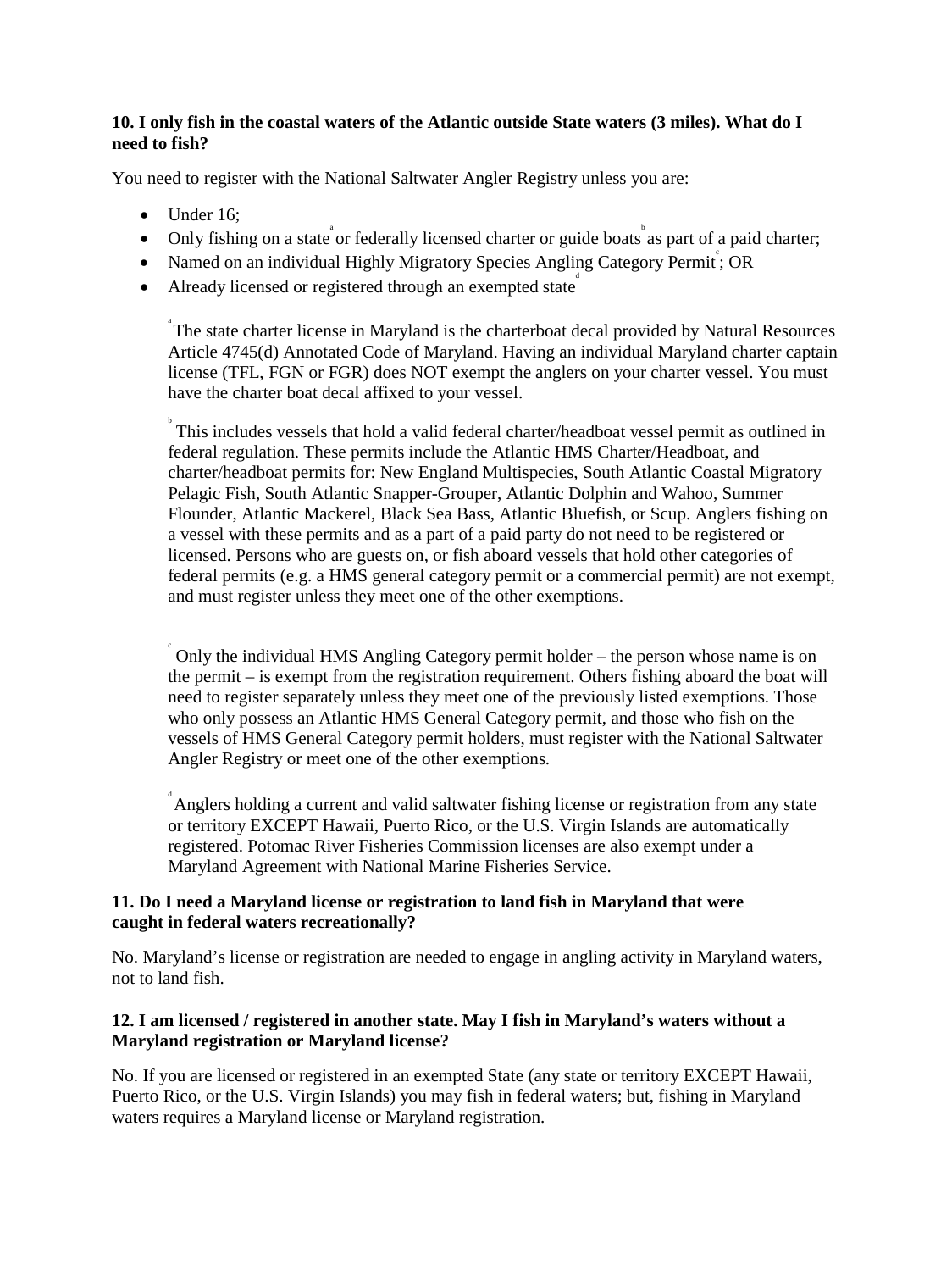## **13. If passengers are covered under my Maryland Consolidated Chesapeake Bay & Coastal Sport Boat Decal, why do they need to register?**

The boat decal allows everyone on board a vessel used for pleasure to fish in the Chesapeake Bay and its tributaries and the state waters of the Atlantic Ocean and the Atlantic coastal bays and tributaries in lieu of individual licenses. However, in order to get into the national "phone book" required by the National Saltwater Angler Registry these individuals must register with Maryland. Maryland will provide the contact information for all licensed and registered anglers in Maryland to National Marine Fisheries Service.

# **14. I bought the boat decal and I was told I need a FIN number. What is that?**

You were given incorrect information. A FIN number is registration valid only for Delaware. If you bought a Maryland Consolidated Chesapeake Bay & Coastal Sport Boat Decal you are provided a complimentary Bay & Coastal Individual sport fishing license. You do not need to register in Maryland.

# **15. I am a nonresident. Can I buy the Consolidated Bay Sport Boat decal?**

Yes, the Boat decal is available to residents and non-residents for the same price of \$50.

# **16. Does my boat have to be registered in Maryland to have the Consolidated Bay Sport decal?**

No, it does not have to be a Maryland boat to have a Maryland boat fishing decal.

# **17. If I registered when I fished on my friend's boat with a decal, am I covered to fish from the shore?**

No, the Maryland registration is only valid on a boat licensed with a decal, in free fishing areas, or on private waterfront property.

# **18. Do I need to register on a free fishing day?**

No, you do not need a license or a registration to fish on a free fishing day in Maryland. The free fishing days are the first two Saturdays in June and July 4.

# **19. Do I need to register to fish in a free fishing area?**

You need a Maryland registration to fish in a free fishing area in tidal waters. This means you do not need a registration to fish at the free fishing area in Gambrill State Park. Click here for a list/map of all free fishing [areas in the state: dnr.maryland.gov/fisheries/Pages/license-free.aspx](http://dnr.maryland.gov/fisheries/Pages/license-free.aspx) 

# **20. Do I need to register in order to harvest crabs or shellfish?**

No. The Maryland registration is only required for finfishing.

## **21. I have a Maryland commercial fishing license; do I need to register if I go fishing recreationally?**

No. A commercial fishing license includes recreational fishing. Your contact information will also be forwarded to National Marine Fisheries Service for the survey.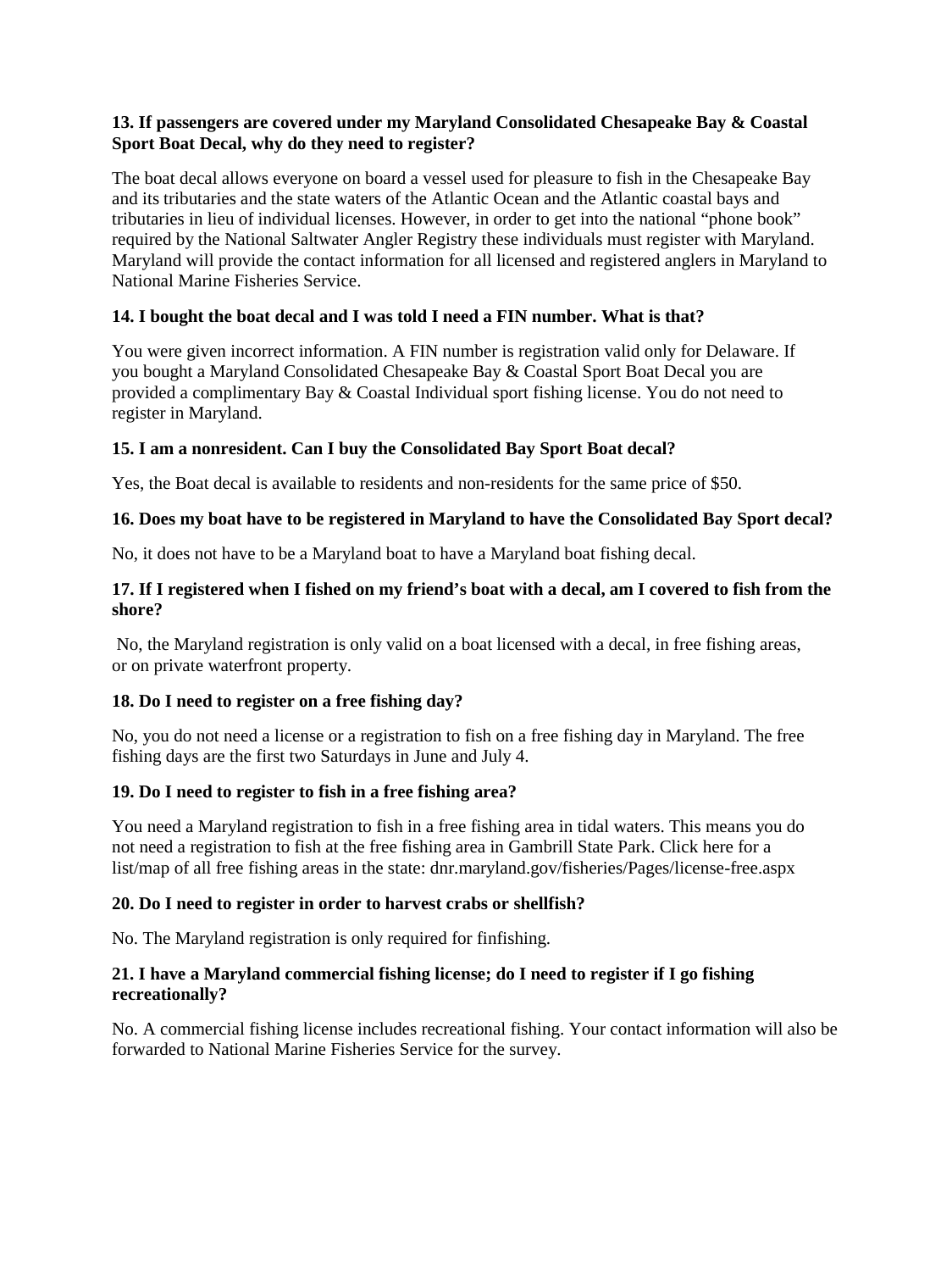# **23. I live in a waterfront condo. Am I exempt as a property owner if I fish from our community pier?**

If you are a condo owner:

- You **may** fish from common property without first getting a fishing license. This is because every owner in the condominium is deemed to own in part the common property.
- You **must** still register in Maryland.

#### **24. I am a homeowner and member of a Homeowner's Association that has a waterfront pier/shoreline. Do I need a license to fish from that pier/shoreline?**

If you are a homeowner in a Homeowner's Association:

- You **must** get a fishing license prior to fishing from common areas owned by the homeowner's association. This is because you do not own that land from which you are fishing.
- You are **not** required to get a fishing license if you are fishing from your own waterfront property, even if you are in a homeowner's association community. However, you **must** still register in Maryland.

#### **25. I am staying in a timeshare. Am I exempt as a property owner in the timeshare?**

If you are a timeshare owner:

- You **may** fish from common property without first getting a fishing license. This is because the timeshares in Maryland are set up with ownership rights similar to those of condo owners.
- You **must** still register in Maryland.

## **26. What licenses are covered under the Reciprocal License Agreement with Virginia and Potomac River Fisheries Commission (PRFC)?**

Virginia saltwater recreational fishing licenses with a Maryland/PRFC registration honored in Maryland tidal waters are:

- Individual annual license
- Individual temporary (10-day) license
- Private boat license
- Charter boat and head boat licenses (covers all persons fishing on boat and a registration is not needed)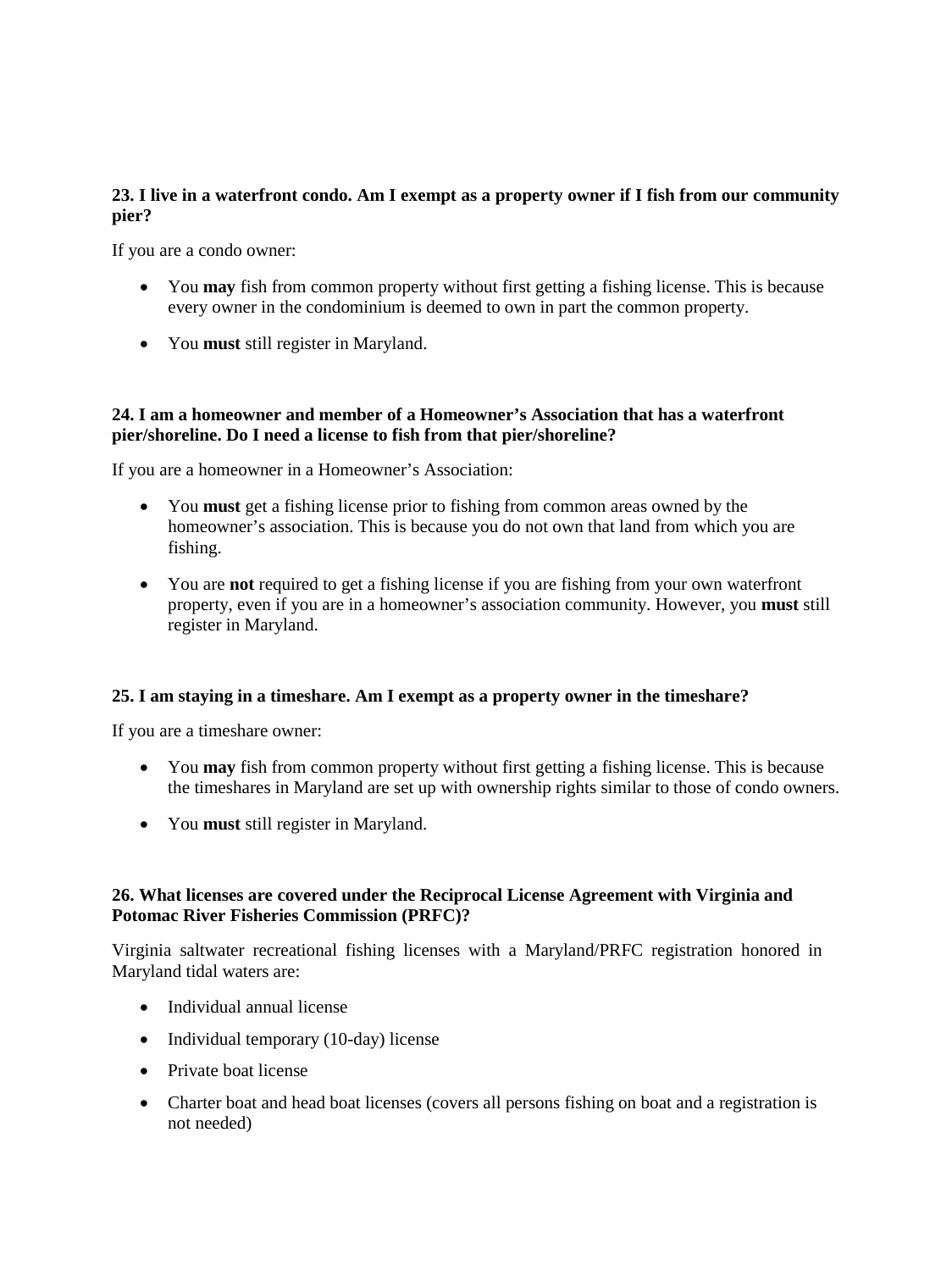- Lifetime saltwater Recreational Fishing License
- Special Lifetime recreational Fishing License for the permanently and totally disabled
- Special Combined (FW/SW) Sportfish License
- Rental boat license (covers all persons fishing on boat).

Maryland saltwater recreational fishing licenses with a Virginia registration honored in Virginia tidal waters are:

- 365-day resident Chesapeake Bay and Coastal sport fishing license
- Short-term (7-day) resident Chesapeake Bay and Coastal sport fishing license
- 365-day nonresident Chesapeake Bay and Coast sport fishing license
- Short-term (7-day) nonresident Chesapeake Bay and Coastal sport fishing license
- Lifetime Chesapeake Bay and Coastal sport fishing license for former prisoners of war or 100% service connected disabled American veterans,
- Combination commercial/recreational (tidal fish license)
- Private boat license
- Consolidated senior sport fishing license.

Charter boat and head boat licenses (covers all persons fishing on boat and a registration is not needed) Potomac River Fisheries Commission recreational fishing licenses honored in Maryland tidal waters:

- Individual annual license
- Private boat license (covers all persons with a Maryland/PRFC registration fishing on boat)
- Charter boat license (covers all persons fishing on boat)

Maryland and Virginia saltwater recreational fishing licenses and their registrations are honored in the tidal waters of the Potomac River.